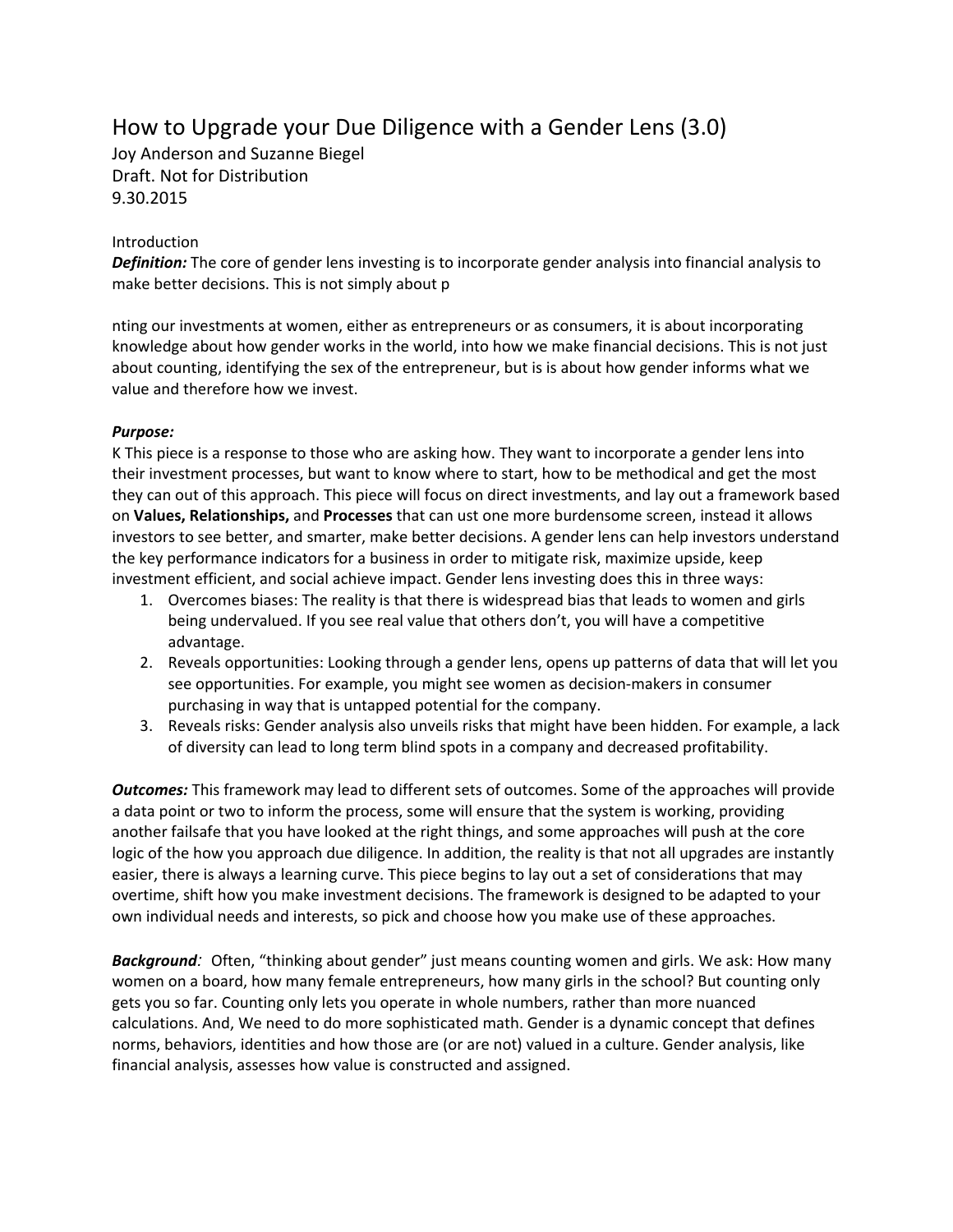If we want to incorporate gender analysis into our investment processes, we need to know how to develop and then apply a gender lens. We will walk through a framework that considers gender and examines how **finances assigns value, holds relationships in structures through processes defined as rulesets.**

**VALUE:** Gender analysis both allows us to see new patterns of the world and to assign *value* as we assess businesses in the context of a broader industry, sector, or geography. Within the work of Criterion Institute we have identified four general types of patterns:

- Patterns that are not seen
- Patterns that are seen but undervalued
- Patterns that are seen but overvalued
- Patterns that are shifting

Examples*: Patterns that are not seen*. Recently, in a report from Root Capital, "Applying a Gender Lens to Agriculture: Farmers, Leaders, and Hidden Influencers in the Rural Economy," Root's researchers identified "hidden influencers" within the supply chain. These were "people who provide advice and services to others in their industry, and who therefore have a disproportionately strong influence on their peers because of the information they share and the respect they garner." From their work on agriculture they drew a wider conclusion: "women are often hired for and excel at office positions in accounting, marketing, sales and other mid-level management roles that are highly influential but less visible and therefore less studied and celebrated than top-tier leadership roles." (page 7)

Women's role as "hidden influencers" is an example of a common pattern that is not seen and therefore not valued accurately in investment analysis. Culturally, structurally, or legally, there are many contexts in which women might not be able to make purchases themselves, but are the actual influencers of the purchase. What happens when you take that into account? Suppose you're talking about consumer or household purchases. Does the company you're reviewing show an understanding of family level dynamics? Could women be invisible in the buying process, but actually shaping the decisions made?

*Patterns that are seen but overvalued*. Often, things "gendered male" are seen as more valuable. Famously, women-led companies receive only 3% of venture capital. Investors have put significant effort into creating a pipeline of high growth companies led by women, so that they can gain access to venture capital. But typically, women tend to build "normal" growth companies. What if, instead of drawing more women into high-risk ventures, normal growth companies were valued? What if we prized the stability and the liquidity of alternative term sheets (sometimes blending debt and equity) that work well in these kinds of contexts? Do we value venture capital because it performs for us financially, or because it has the culturally valued "male" characteristics of risk taking, big rewards, and big wins?

A second example: A fully dedicated entrepreneur who puts everything else on hold to dedicate himself completely to the business is valued. On the other hand, we question the commitment of Women e[n](http://www.inc.com/magazine/201309/jessica-bruder/psychological-price-of-entrepreneurship.html)trepreneurs with families. Yet, a recent article in *Inc*. magazine points to the level of depression in entrepreneurs and how that affects health of the business. Is this always a gender issue? Of course not. Sometimes it boils down to a question of whether an entrepreneur is mentally stable. But in general, women more than men structurally end up with multiple priorities, whether they are caring for children or aging parents, and so they are more likely to be affected when we overvalue "total commitment" to a business.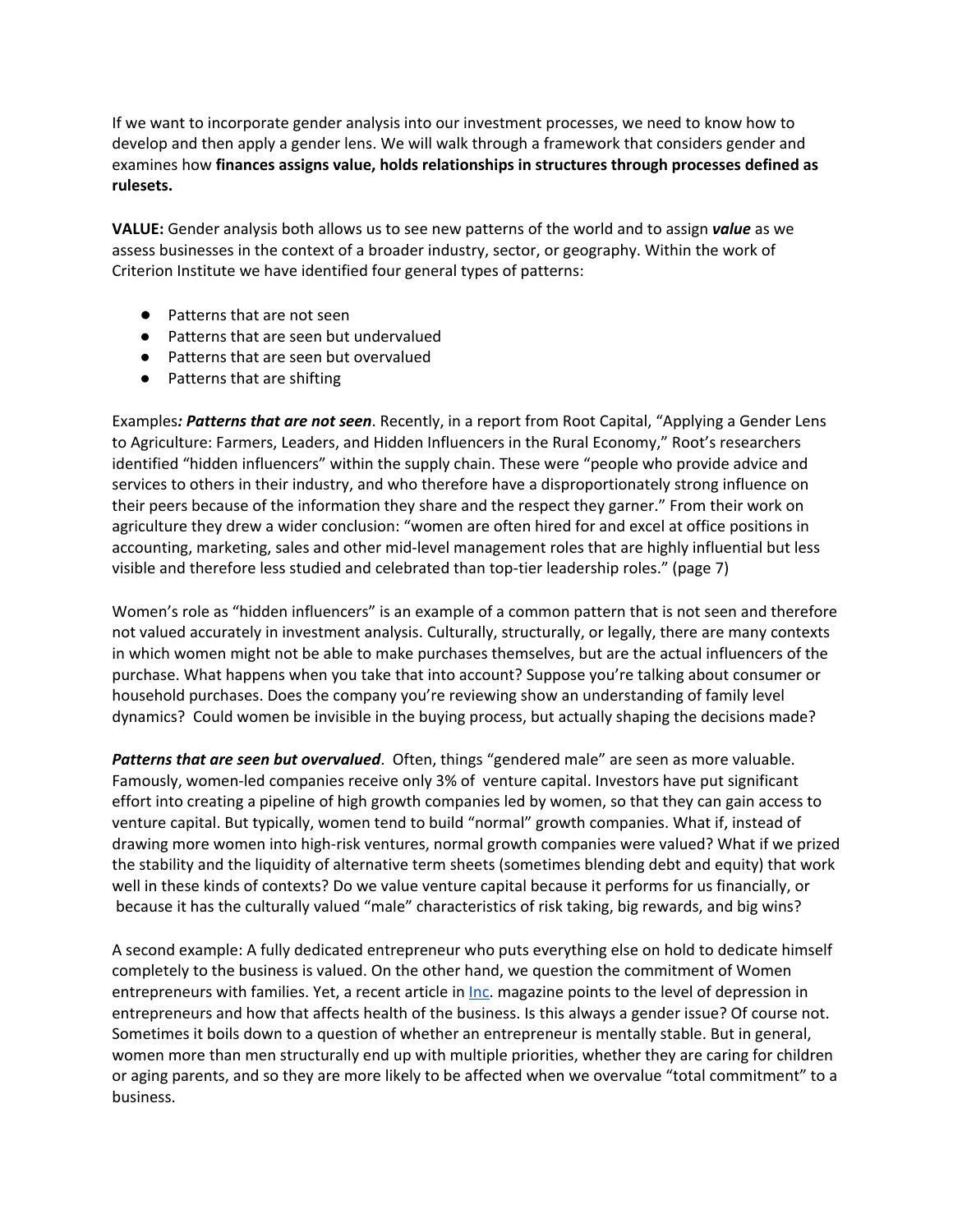*Patterns that are seen but are undervalued*. Women make 70-85% of purchase decisions for the home. And we're not just talking about consumer purchases. Looking at the data about business-to-business sales, based on purchase order sales analysis, reveals that women make significantly more of the business decisions than men. Buying power can show up across unexpected areas. In the US, consider car sales and consumer electronics. 65% of new car decisions made by women. 51% of consumer electronics decisions are made by women. The stats are fantastic. Women are the primary decision makers in so many areas we'd assume were governed by "the man's decision."

And, yet, women and girls are still dismissed as a "niche market." There are too many stories of entrepreneurs being told not to describe their product as a women's or girl's product for fear of being dismissed. Products targeted to women customers remain chronically under-invested. The data is there about the significant impact of women's purchasing power, and newer investment companies lik[e](https://www.portfolia.com/) [Portfolia](https://www.portfolia.com/)[,](http://piqueventures.com/) Pique [Ventures,](http://piqueventures.com/) Atalanta, [SheEO,](http://www.iamasheeo.com/) and others have been seeking to capture this value, but we aren't seeing a wholesale shift in how businesses are valued.

*Patterns that are shifting*. Gender is not static. Like other social systems, it's constantly changing. How, then, do we assess the potential of a company, not simply based on how gender dynamics operate today but in light of shifting trends--including even intentional efforts to change these dynamics? What is the long view on the status of women? Is the company you're evaluating looking at market trends or engaged in market formation activities that capture...? How would you evaluate clothing for women presidents of companies or gear for women executives who travel? Women do not dominate these markets now, but what is the role of a brand in expanding the market?

20 years ago, women were not a target market for cars. But they make 65% of automobile purchasing decisions. Now they are perceived by car companies as valuable decision makers. Where are the investments positioned to capture the next trend? Shifting patterns hold potential for building a unique portfolio.

Looking at gender patterns in specific industry helps to hone a gender lens, so you can look for the shortcuts that let you see opportunity, mitigate risk and take the bias out of investment decisions. These gender patterns need to be seen within contexts.

*Defining the context* allows the investment opportunity to be understood within relative constraints and opportunities. By considering *geography, industry/sector, population, market,* and other *social or environmental themes* a gender lens can better defined by its context. Below are different ways to break down the context with gender considerations that be incorporated into the due diligence process .

Examining *geography* in context such as the status of women, politically, economically, and culturally or how gender patterns differ across urban, peri-urban and rural areas can reveal insteading insight. For example, for an investment in healthcare- location and timing of health centres and posts may not facilitate women's access given differential mobility constraints (cultural and distance) as well as work schedules. Ability to pay for health care may also differ for women and men. In some situations, men may be the "gatekeepers" influencing women's decisions and ability to access health services.

Considering gender patterns in *industries or sectors* can highlight labor practices in the supply chain, and expose potential threats such as violence against women. Having a background understanding of how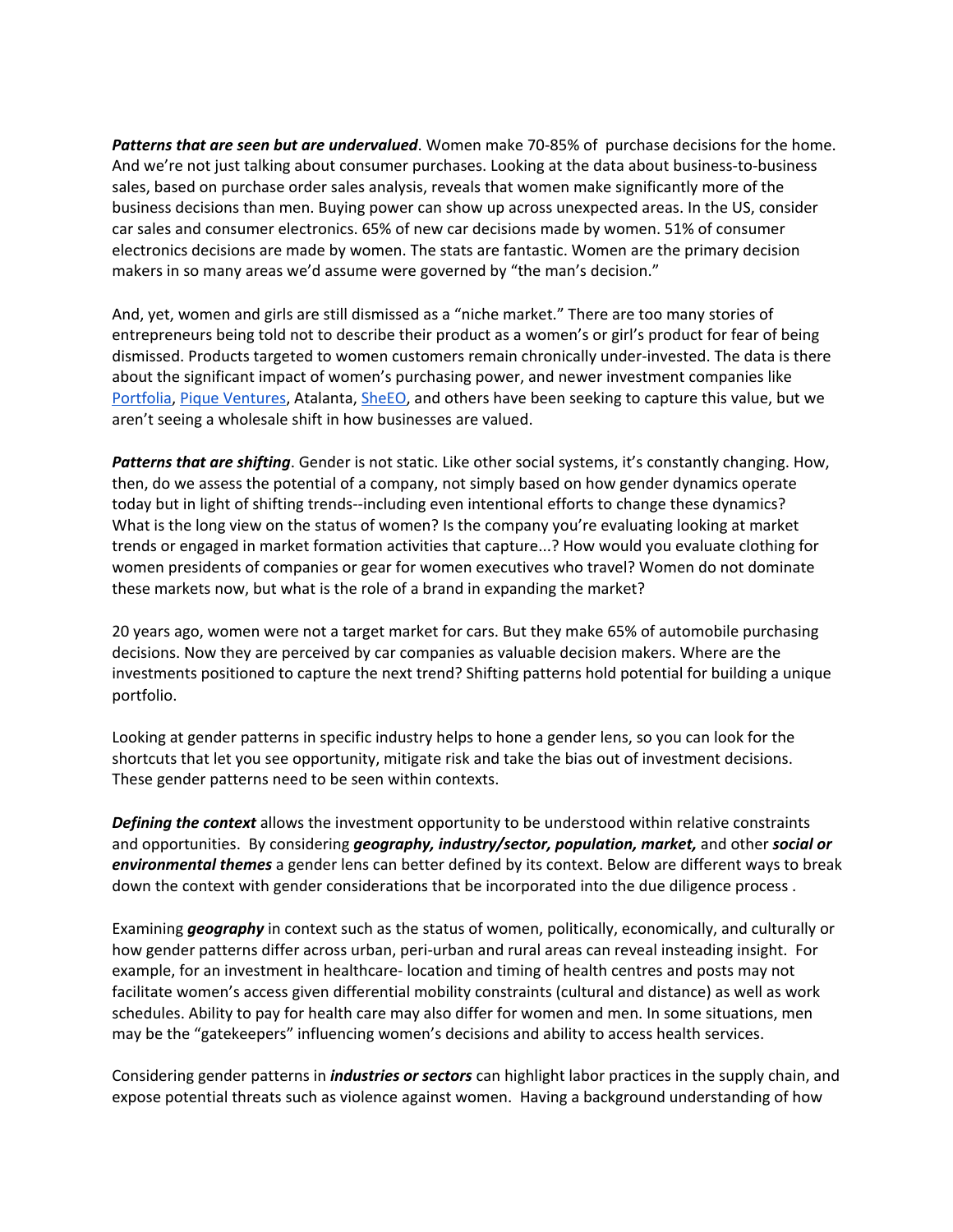the p*opulation* is gendered*,* both in terms of the ecosystem and stakeholders, can mitigate risk and reveal new opportunities. It's not just with female customers that gender norms get in the way. Take pilates, a "women's thing." One health care practice Suzanne invested in realised ahead of their competition that men benefitted from and loved pilates once they were doing it. But men weren't being marketed to because it was assumed it was a "women's thing." Seeing an opportunity, they found that the head coach of the LA Lakers basketball team was doing pilates with his guys, and talked about him as a role model. Pilates strengthens your gut, and both men and women dig that. (You might think of a gender lens as pilates for your investment gut.)

When the *market* is viewed with a gender lens, a new set of opportunities emerge. Both determination of the market size and stage of market formation can be made with assumptions that are gender biased. It is important to identify where gender is defined within an issue and how s*ocial or environmental themes* emerge. For example, do women, men, boys and girls have equitable access to information? In the case of healthcare education many cases adolescent girls know less about HIV than boys of the same age. Different literacy levels, access to technology and access to resources can influence who receives and benefits from health information. Health services may give priority to specific health themes and information on issues relevant to the health of women and girls may not be available (e.g. contraception).

#### **Enterprise**

We can enter into a deeper level of an analysis when we apply a gender lens upon a specific enterprise that exists within a context. By breaking down the aspects of an enterprise: *product/service offering, customers, marketing, sales and distribution,* the *management team, suppliers/service contractors/partners, operations, financial and key performance indicators,* as well as *governance and ownership.*

Asking questions about how gender assumptions emerge in the *product or service offering* can inform the investment. Consider if the problem the product is solving is felt any differently by men versus women. Do you have any data about how women versus men make their decisions in this area?" Are there any gendered assumptions that are driving your view of this solution? At a recent convening of members of the Global Alliance for Clean [Cookstoves,](http://www.cleancookstoves.org/our-work/gender-guide.html) a member shared that the cookstoves that have the best properties for saving money, saving fuel, and saving Hair pollution, are not necessarily the ones that women in certain markets want to buy. Their buying criteria actually prioritize aspirational style and reliability more highly. If we made the mistake of believing that the product with the most efficacy would naturally win out, we would miss what is really going to sell.

When looking at customers, consider "where are women in your target audience or customer base? Are you communicating with them in a way that works?" Perhaps distinguish between buyers and users: "What percentage of your product is bought by men but mainly used by women? And vice versa?**"** For example, an eyewear company deal focused on emerging markets, we were talking about whether there were differences in opportunities for girls/women than from boys/men, both as salespeople and customers. There was evidence in their research for one large country that wearing glasses as a young woman would cause her not to be marriageable. But change the norm, and you change the size of the market. A strategy to change the norm would give the company a market advantage. An investment would need to build in time for that kind of market formation work, and the leaders of the company would need to build partnerships with allies who could focus on that kind of cultural shift.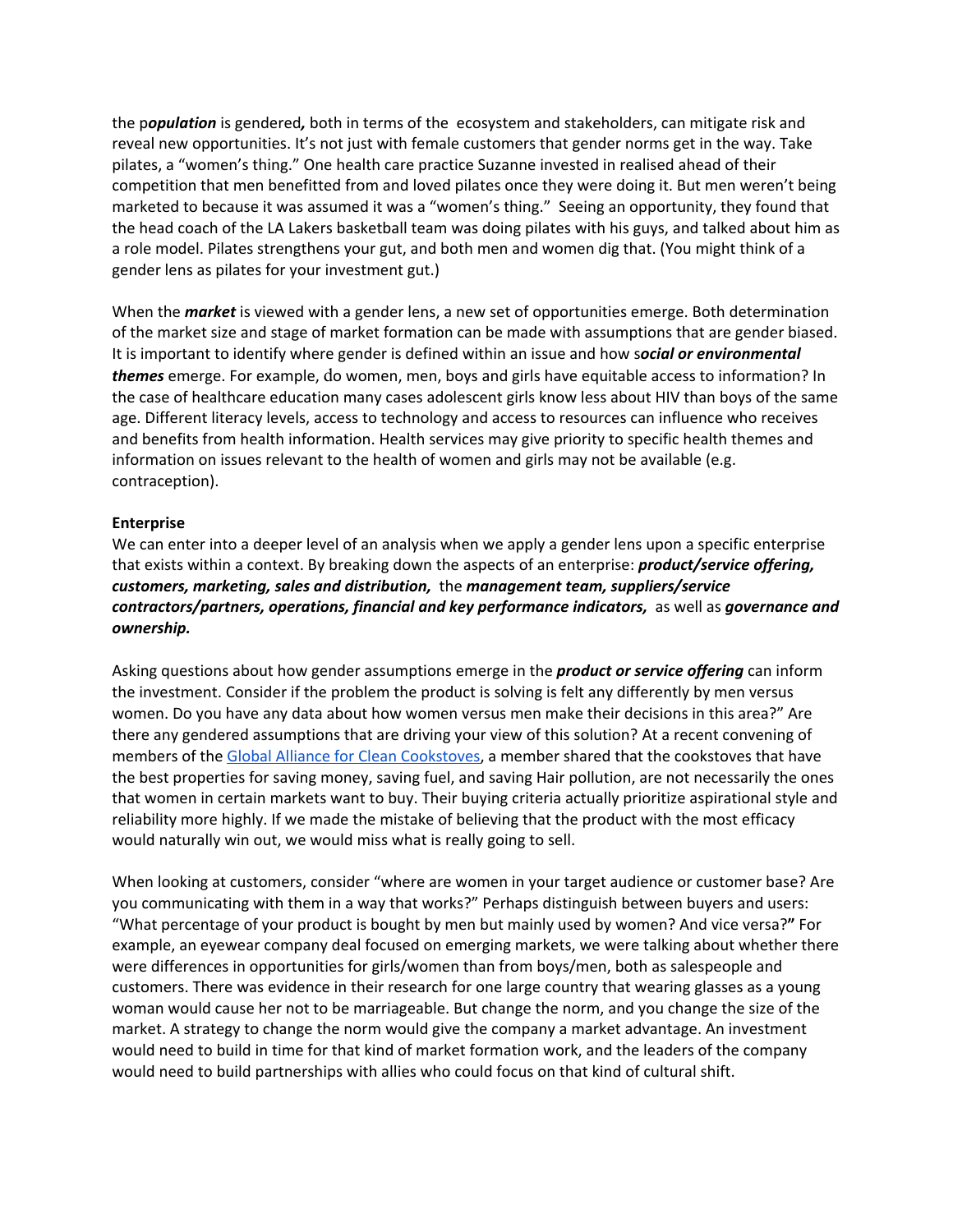Consider *marketing, sales and distribution* and ask "do men or women turn out to be better word of mouth referrals for new customers? Is there a significant difference between men and women in their lifetime value as customers?" Better yet, go deeper. Ask: "What key assumptions are you making being about the market, the customer, the features and benefits of the product? Do those assumptions work if you factor for women's experience?" Within the *supply chain* see if women or men performing better in your supply chain? In what sectors and are you playing to those strengths in your business?" You might want to add: "Where are women's disproportionate strengths undervalued in the value chain for this business and if we looked at this more closely, might we see opportunity or risk?" "Are there are particular barriers or opportunities created by extending your retail hours by 2 hours, in order to accommodate people who pick up their children from school?" "Do you see any differences between men and women in your sales or distribution team? Are you capitalizing on that?" For example, in a customer service setting, men and women respond to women's voices better than to men's voices. Documented fact. That means, among other things, that some companies have a bias towards hiring more women into those roles. But many other areas where women might have disproportionate strengths are less documented--particularly in higher paid roles.

Consider the risks and opportunities based on governance & ownership with gender dynamics that might arise. For example, franchising has always been a strong way for businesses to scale. In order to buy a franchise, in some countries, you need to have property as collateral or owning the franchise requires an equity investment. But in some of those countries, women can't own property. One of the most important barriers is women's unequal access to property and land. In Kenya only 1 percent of land titles are owned by women, with 5 to 6 percent held in joint names. Unequal access to land and property means that women are unable to secure loans for their businesses - (including loans to set up franchises.) (Source: IFC/FIAS : Voices of Women Entrepreneurs in Kenya Report) Even where the franchisor understands that women make better franchisees in certain industries, if they're not thinking differently about the rules, they may be missing out on having access to the most potentially successful franchisees.

#### **Relationships in Structures**

**PLAYERS:** Within the relationships in investment structures, various players exist that occupy different roles. By identifying who these players are and how gender patterns emerge within these relationships, investors can better navigate power dynamics, advocate for their entrepreneur, and lead to better outcomes. The players may consist of: *other investors, entrepreneur and their team,* s*takeholders within the enterprise, organizational partners, industry experts auditors, and the investing team- specifically the due diligence committee.*

An example of an angel in New York is working to build the practice of incorporating day care and health care in the uses of capital to ensure that the women entrepreneur has what she needs to be an effective leader. Interestingly, we think about a benefits for workers, but often not for founders. Yet they are the first to cut their own support when the going gets rough--and those are exactly the moments when they need to keep their own safety nets. Building safety nets into the uses of capital is an interesting way to support the entrepreneur.

Interest in gender and the lives of women and girls opens up new partners for the business. Those may be women's rights organizations, or networks that focus on women and girls, but they may also be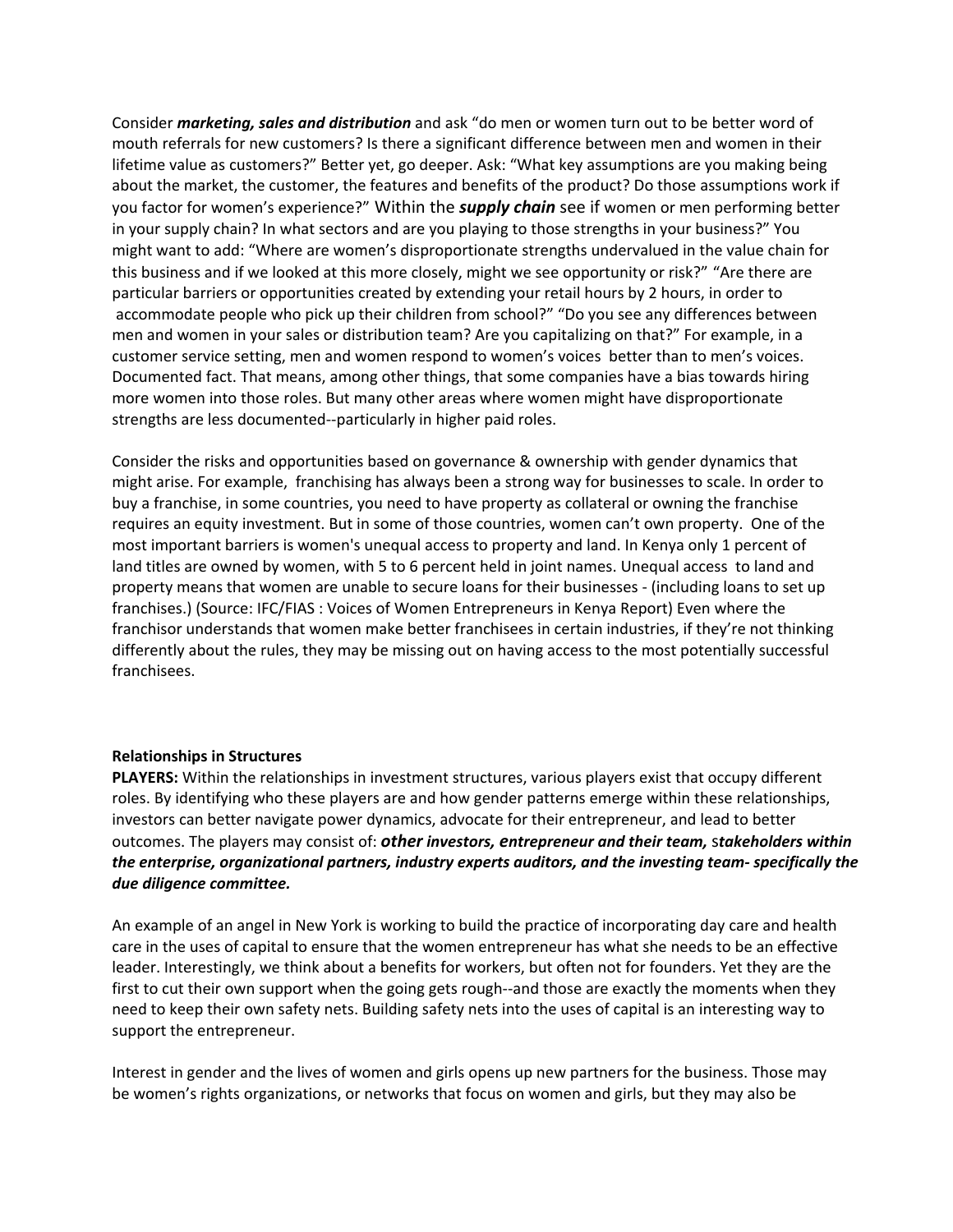investors or philanthropists who have a particular interest. Bringing these kinds of partners into the capital stack allows you to rely on their expertise and connections to mitigate for or enhance the gender dimensions within the business.

#### **LEGAL STRUCTURES**

The structure of the investment itself is typically taken into account during the due diligence process. It is important to note the *governance structures* and whether there is an advisory board or governing board, that is either paid or unpaid. In the case of a private equity fund it is important to be aware if the relationships are structured as a *general partnership* (GP) or *limited partnership* (LP). Paying attention to the c*apital stack* and the *nature of the relationships* between the investor and the company as well as the web of other relationships and their gender patterns will lead to better decision making.

There is a significant statistical correlation between increased profitability of public corporations and diversity in board of directors. If you are having challenges with the governance structure, one step, perhaps not a silver bullet but a statistically good bet, is to mandate the next director be a woman. Or make sure your seat is occupied by a woman. Or introduce some powerhouse women to the venture, and the board, as prospective board members.

#### **TERMS**

*Terms* applied with a gender lens provide investors with the ability to shape an investment and consider how different *uses of capital* in a deal can reflect gendered relationships. For example, you may have concerns about gender but they aren't a deal breaker. Think through how to monitor the issues within a regular reporting, and have that baked into the term sheet. There is actually very interesting data that says that women will tend to round down in their projections of future success and men tend to round up. This is an interesting factor in calculating whether you should discount the projections or take them at face value. Incorporating a gender lens analysis provides a new of way of looking at ways to change terms.

#### **POWER**

Within relationships a set of powers exist that set price, govern, hire/fire, initiate businesses/ force closure, and lastly exit. All of these relationships are gendered and these dynamics are most visible in the exercise of power. Who can do perform these activities is an indicator of who can exercise power. Activities that may seem harmless, like a sexual innuendo, is actually a form of sexual harassment. This behavior disrupts the power dynamic between men and women and diminishes the effectiveness of the investor community.

## **Through Processes defined as rulesets**

Due diligence in itself is a process that has its own gendered characteristics. Gendered processes arise at different stages including the *design of the investment thesis, sourcing and pipeline development, due diligence, valuation, negotiation, impact reporting,* and *exiting.* Consider where the investments are looked at, who are being inviting and are women self-selecting out. How do pitch fests or on-line applications create or limit opportunities for women? Are these processes repeated in a way that they become standard and defined as rulesets?

If you had asked us a few years ago if there were any companies working on for-profit solutions to labor rights issues, we would have said no. Then we started looking, and then we discovered several